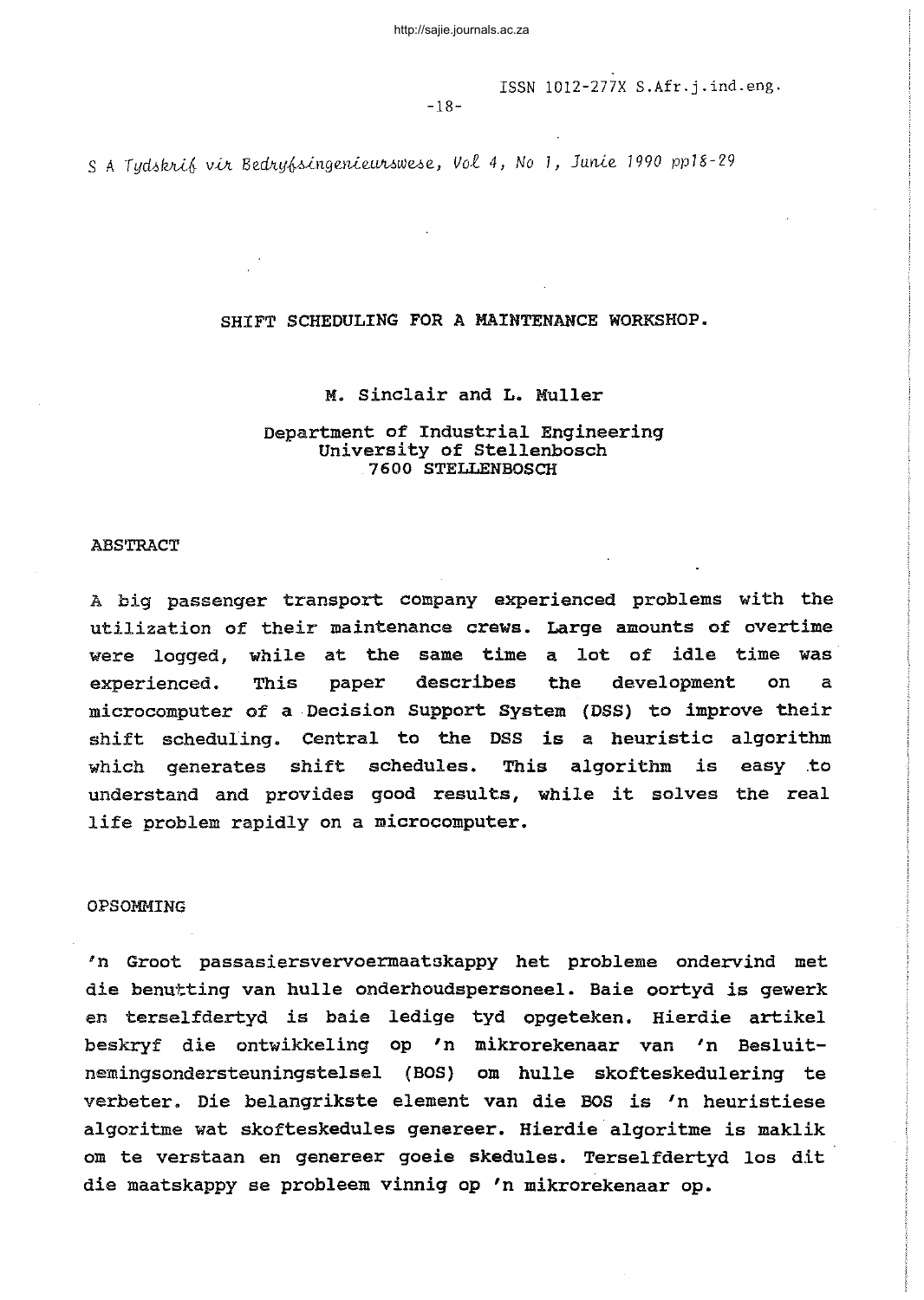1. INTRODUCTION

A big company in the passenger transport sector of the South African economy (to remain anonymous at the request of management) must inspect and service their vehicles on <sup>a</sup> regular basis. The extent of their business makes it compelling to have maintenance staff available around the clock. The staff work in teams, called crews in the sequel. Shifts can start at any time during the day, as long as each crew works <sup>a</sup> shift of <sup>8</sup> hours non-stop. At any one time there can be anything from one to three crews on duty. In such <sup>a</sup> situation it is of course necessary to make sure that the staff is available at the times when the greatest work loads are experienced. In the next section it is shown that there is <sup>a</sup> discrepancy between the availability of staff and the work load at the company under consideration. This discrepancy often leads to too much overtime being worked, while at other times many of the crews are idle. The company thus loses money through bad shift scheduling.

In an attempt to solva the problem identified in section 2, a microcomputer-based Decision Support System (DBS) was developed to help the supervisor generate shifts which will ensure that the availability of maintenance crews match the work load more closely. section 3 will be devoted to the description of the core element of the DSS, namely a heuristic algorithm for the generation of shift schedules. In section <sup>4</sup> the rest of the DSS will be discussed. A few concluding remarks will be made in the final section.

#### 2. THE PROBLEM

The company under discussion has a few unique characteristics. Those characteristics relevant to this discussion, are:

(a) Since the vehicles keep to rigid timetables, the arrival times of vehicles for service is known to <sup>a</sup> fair degree of certainty.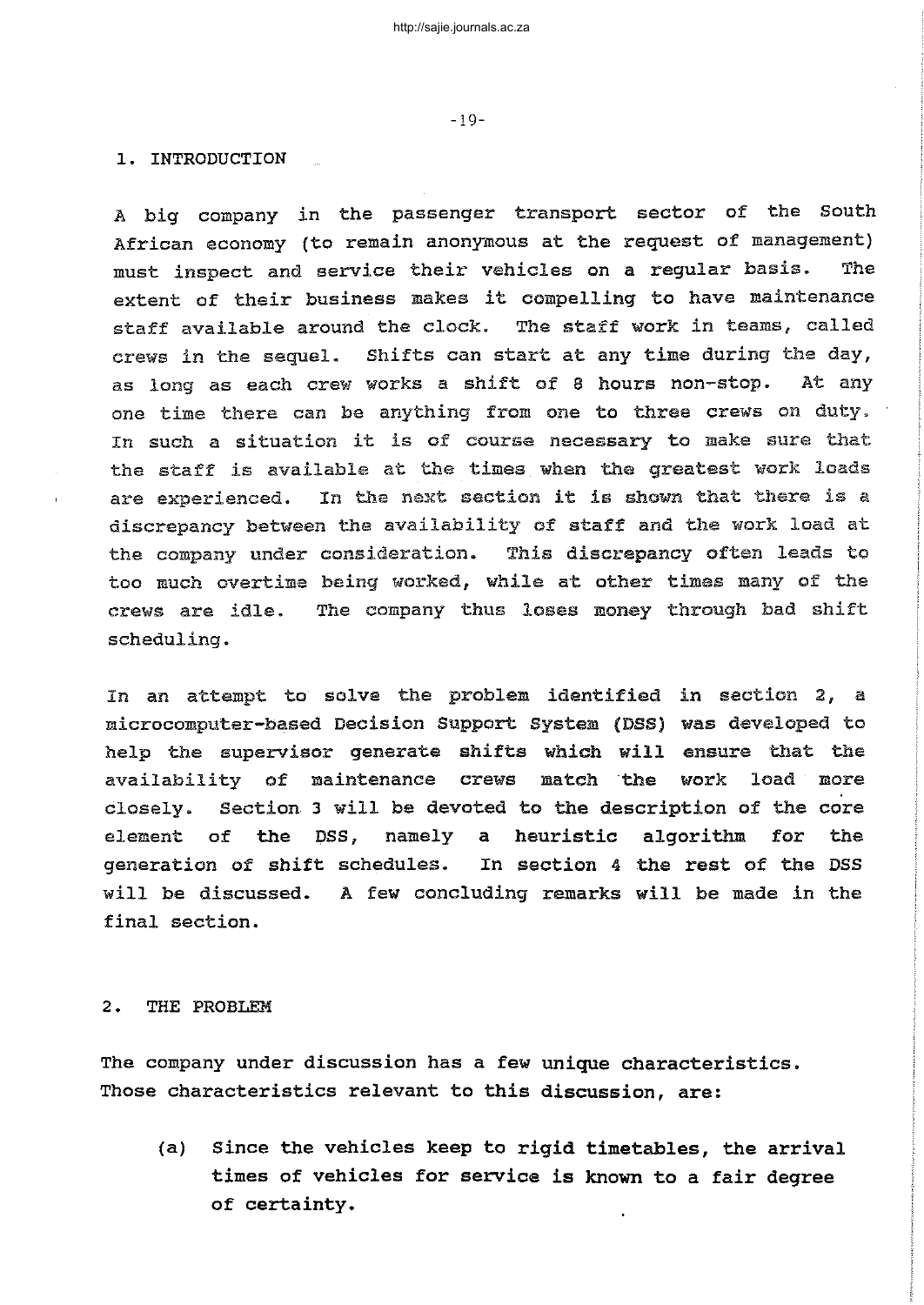-20-

- (b) The type of service required (at least as far as the workshop under discussion is concerned) is known beforehand.
- (c) The time at which <sup>a</sup> service MUST be completed is known beforehand.
- (d) Vehicles arrive for service and depart for duty around the clock.
- (e) Shifts can start at any time of the day.

The present shift schedule is shown in figure 1. of staff is shown in terms of the number of crews scheduled to be on duty during all time intervals. The availability





The shift schedule represented in figure <sup>1</sup> was generated by hand. In order to evaluate the suitability of this schedule (or any other one) it is necessary to find some similar type of representation for the work load. The characteristics of the business under consideration make it possible to work out for each time interval of each day, a work load in equivalent work hours.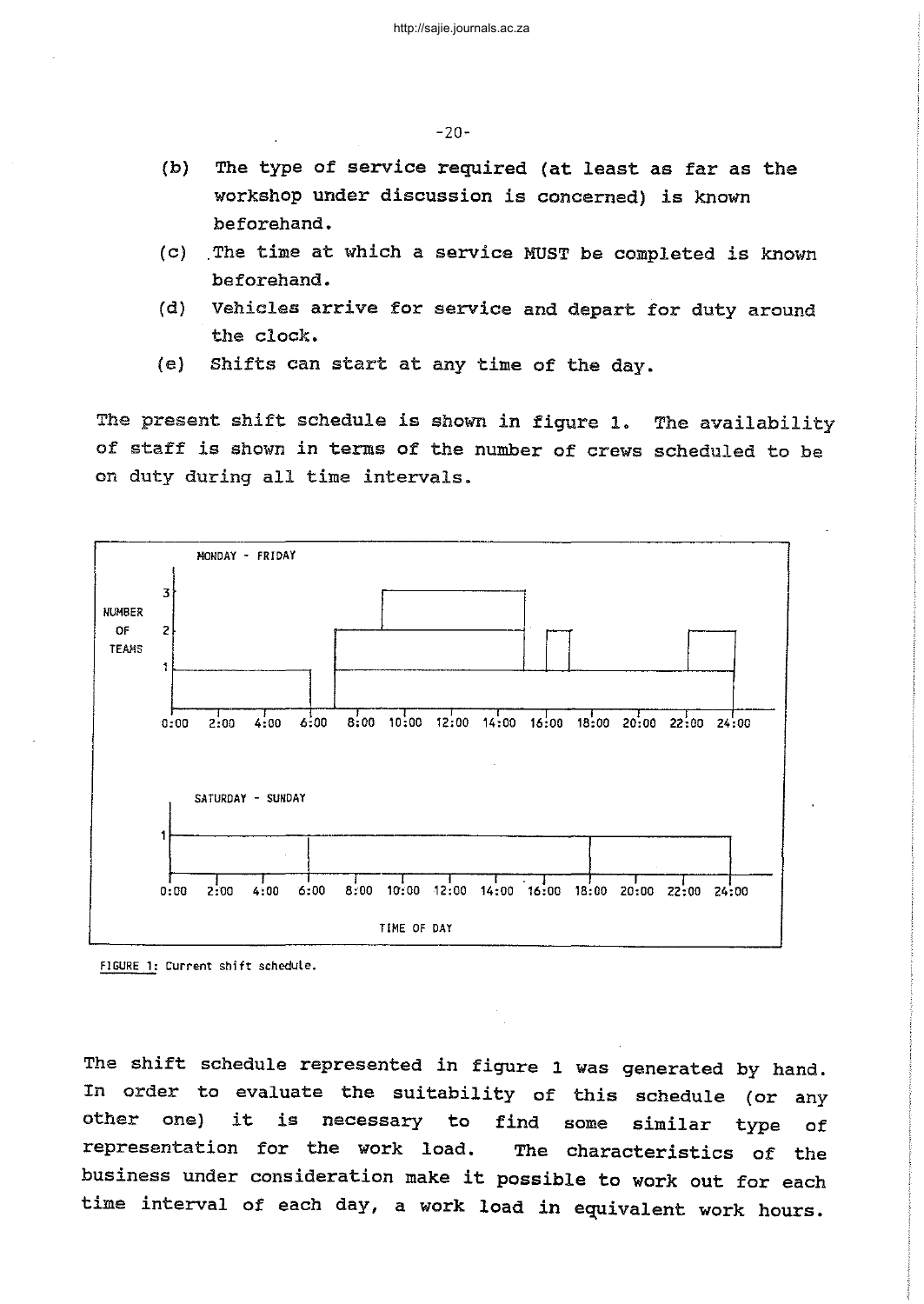

This is more or less the same for each weekday. A typical work



30

 $25 -$ 

20

15

10

5

 $\Omega$ 

.<br>כ

'" L 0

 $\epsilon$ 0

E <:

Figure 1 shows that there are three crews available between 09:00 and 15: <sup>00</sup> each weekday, while there is only one crew on duty between 17:00 and 06:00 the next morning. Figure 2 shows that the peak work load is experienced between 16: <sup>00</sup> and 02: 00. There is thus only one crew on duty during the period in Which the peak load is experienced, while up to three crews are on duty during the quiet period in the day.

**Time** of day

01:00 03:00 05:00 07:00 09:00 11:00 13:00 15:00 17:00 19:00 21:00 23:00 01:00 03:00

It is obvious from these figures why in one month <sup>27344</sup> man hours idle time were recorded, while at the same time <sup>a</sup> substantial amount of overtime was worked. Waiting time results from the unavailability of vehicles to service while maintenance staff were on duty. overtime results because a maintenance crew must finish the service on <sup>a</sup> vehicle once it has started the service.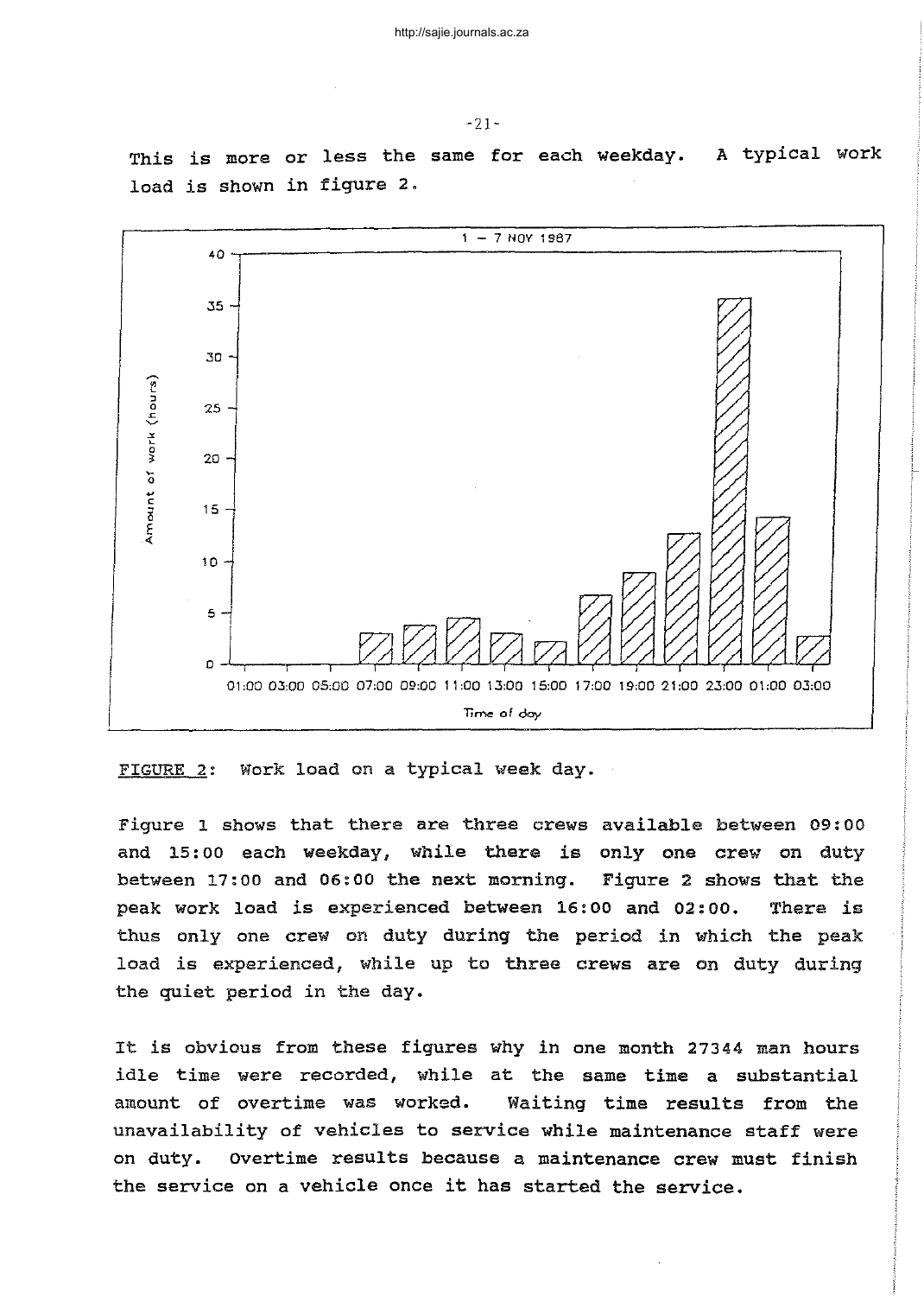-22-

The problem is thus to supply the supervisor with some kind of decision support in order to generate shift schedules which can lead to improved utilization of the maintenance crews.

r

3. SOLUTION OF THE PROBLEM.

Two possible solution approaches were considered. The first possibility was to adopt <sup>a</sup> flexitime system. It was felt, however, that given the rigidity of the time tables followed by the vehicles and the fact that at least one full crew must be on duty at any time throughout the day, such <sup>a</sup> system would not be appropriate. The second possibility was to develop some kind of computerized decision support. This was the line of attack followed in the end. Given the circumstances in the company, the following constraints were placed on the computerized system:

- (a) The system must run on a relatively inexpensive microcomputer.
- (b) The system must be user friendly.
- (c) The system must be able to supply decision support, not make the final decision.

It was decided to concentrate on the scheduling of shifts and not the allocation of specific crews to certain shifts. The reason for this was that, since the timetables for the vehicles remained fixed for at least three months at a time, a good shift schedule would have to be found at most once every three months. Flexible rotation of the crews through the shift schedules could be used to take into account factors (mainly human factors) which could not be built into <sup>a</sup> computer model.

since it was expected that <sup>a</sup> shift schedule would stay valid for at least three months at a time, a reasonable amount of trouble could be taken to construct <sup>a</sup> good schedule. As <sup>a</sup> first step, <sup>a</sup> literature survey was carried out. The problem under consideration falls into the category of crew scheduling. Many publications on this problem exist (see Bodin, et al [1] for a survey). All of these make use of models which are difficult to solve on the type of microcomputer specified above. For example,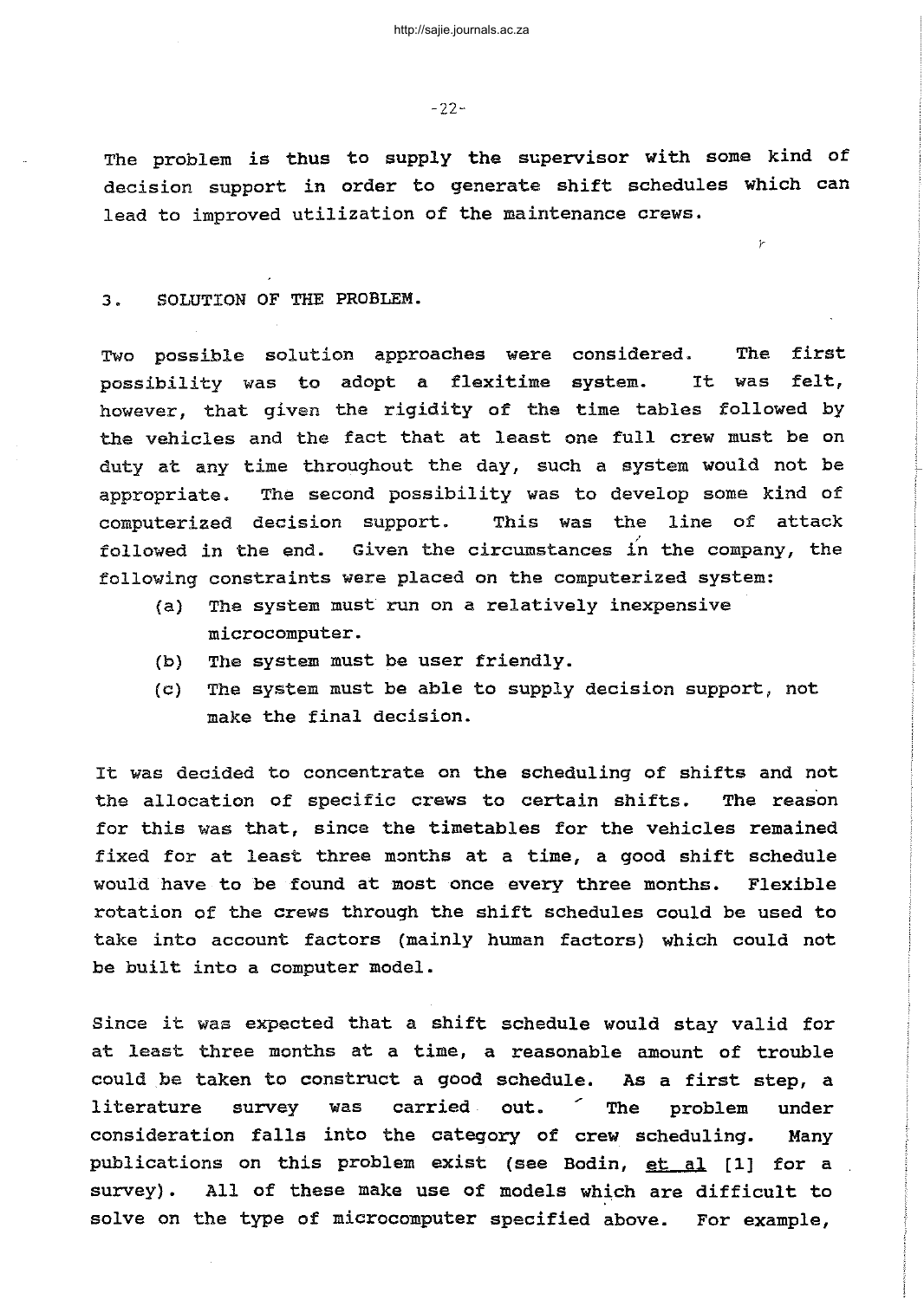-23-

Paixao, <u>et al</u> [2] use a linear integer programming model, Gianessi, <u>et al</u> [3] use a travelling salesman model, and Marsten, et al [4] use a set partitioning model

Given the restriction on the computing power available, it was decided to use a heuristic method to solve our problem. The heuristic procedure used in this study was adapted form the one described in De Sousa, et al [5]. The reasons the latter method could not be used as it stood, are two-fold. Firstly, the method was still under development at the time of publication and full particulars were not available. Secondly, the problem as considered by De Sousa, et al was not constrained by the requirement that shifts must cover an uninterrupted eight hour time interval.

The following solution approach was followed:

# 3.1 Work units:

In Bodin, et al [1] and Paixao, et al [2] uninterrupted units of work were identified and then combined to form <sup>a</sup> shift or service. The unit of work Which cannot be interrupted in our case refer to the service to be performed on a vehicle.

### 3.2 Time intervals and work load per time interval:

Both Bodin, et al [1] and Paixao, et al [2] divide the total time over which scheduling must be done into smaller time intervals for the sake of simplicity. The work load is then calculated per time interval. In this study the <sup>24</sup> hour day is divided into half hour units. This is of course <sup>a</sup> compromise between accuracy (shorter time intervals) and ease of solution (longer time intervals). For each time interval in every day, the total work load (converted into equivalent number of crews needed) is calculated.

The next step is to convert the work load for each separate day into a single work load for a "typical" day, which can then be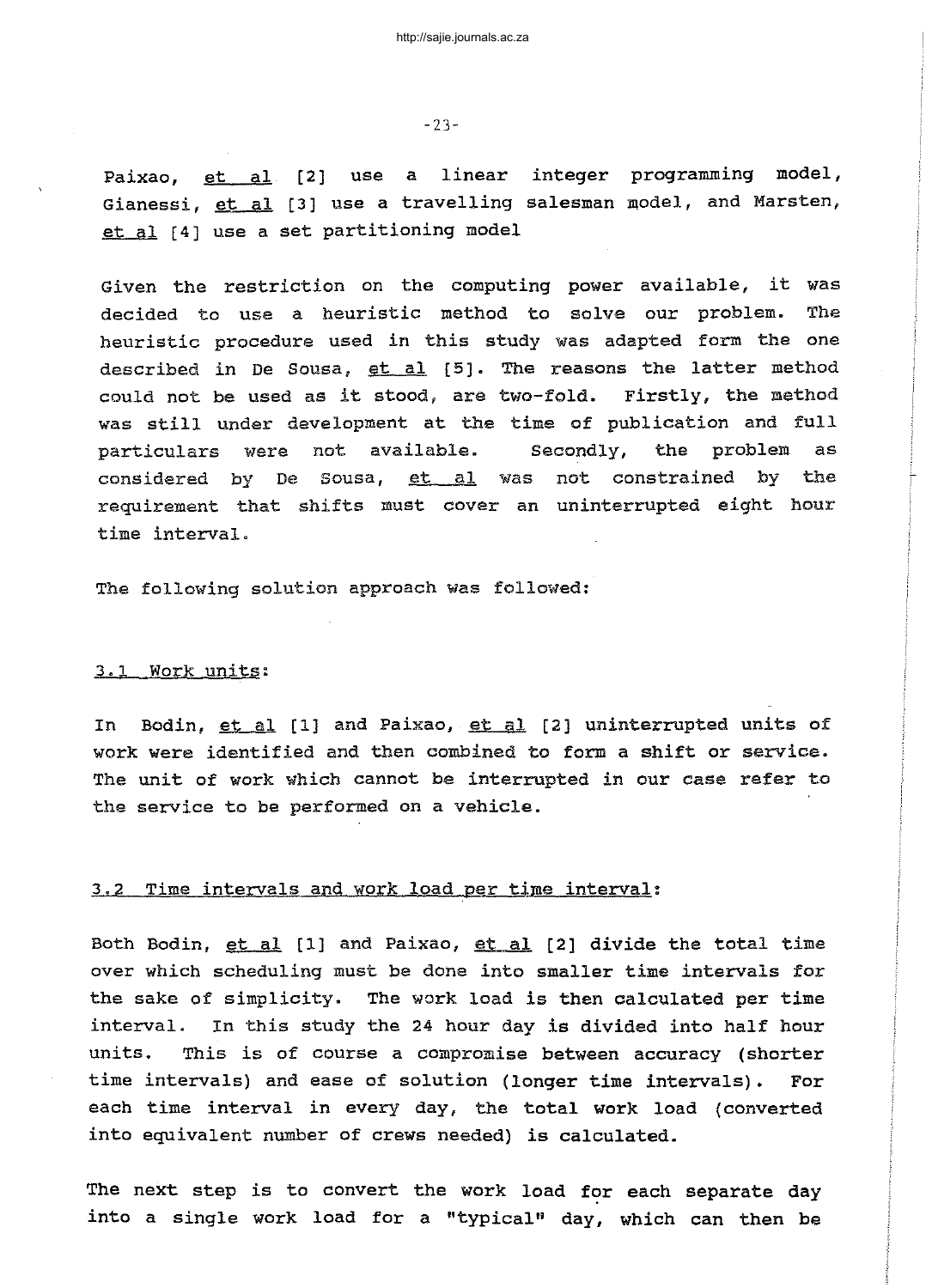used for the heuristic procedure. This was done by considering each half hour time interval and assigning the maximum work load in that time interval for all days of the week to the typical day. Thus <sup>a</sup> single work load distribution is obtained. for the typical day. The shift scheduling will be done to cover that work load. The idea was to make sure that no day will be shortstaffed. Another reason was that crews will work according to <sup>a</sup> specific shift time table for at least one· full week at <sup>a</sup> time. By allocating them the same shift each day for <sup>a</sup> reasonable period at <sup>a</sup> time, their activities after work would be disrupted less than otherwise.

#### 3.3 Heuristic method:

The heuristic used can be classified as <sup>a</sup> greedy heuristic. At any stage of the procedure, the remaining work load of the "typical" day to be covered by the remaining number of crews, is available for each half hour time interval. One shift is scheduled during each iteration. The method runs through the day from beginning to end, starting the eight hour shift at the beginning of each half hour time interval. Each time the total amount of work load covered by the shift being scheduled to start at <sup>a</sup> specific time, is calculated. In the end, the shift 'is scheduled to start at that time where it can cover the biggest amount of the work load. The remaining work load for the half hour intervals affected is reduced, the number of crews available is reduced by one, and the procedure is repeated until no crew remains unscheduled.

For a more formal, structured exposition of the algorithm, see the appendix.

#### 4. IMPLEMENTATION ISSUES.

The procedure discussed in the previous section concentrated on the basic issues involved in solving the problem. In this section **the** emphasis is on implementation. In **the** spirit of all DSS's,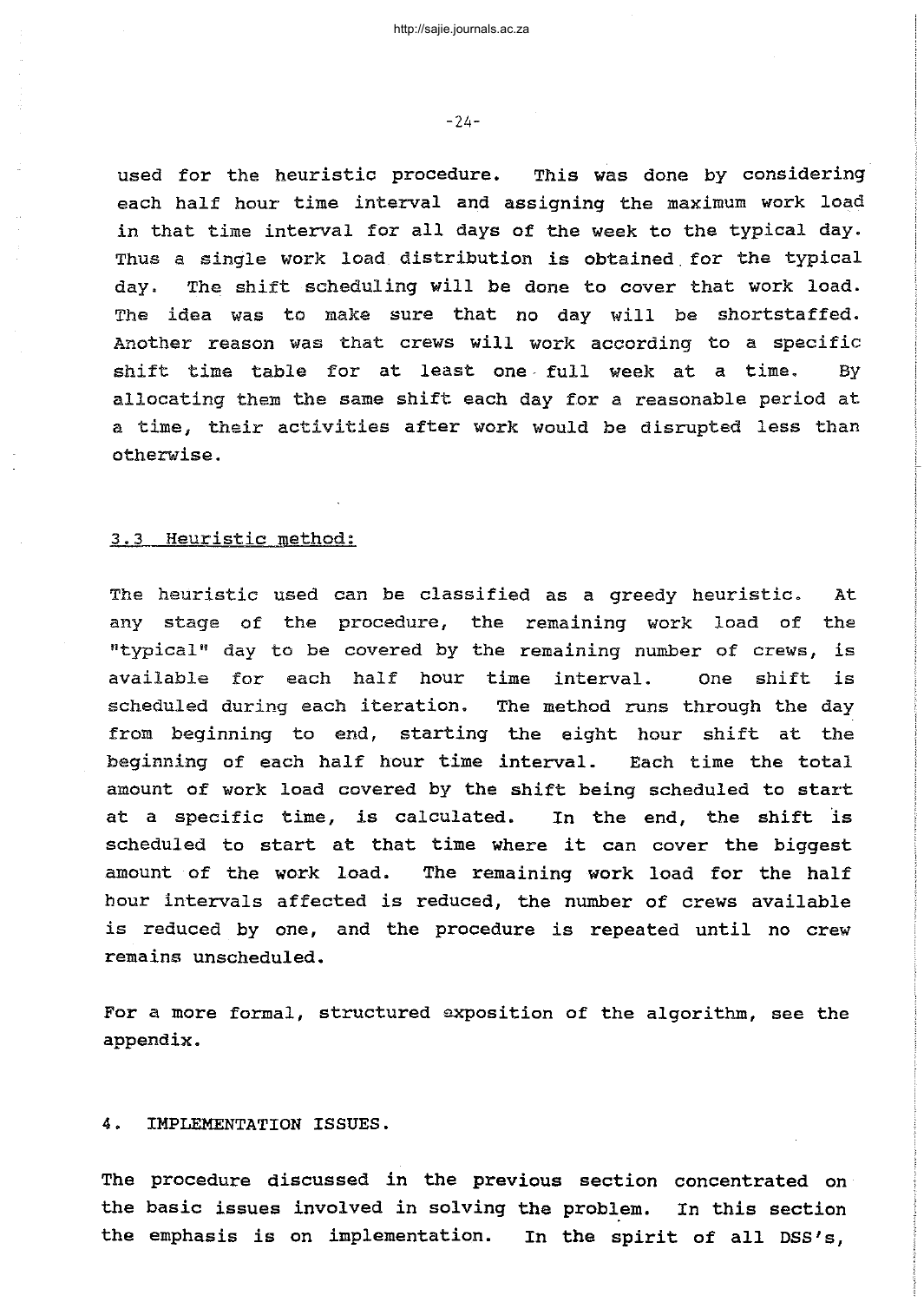-25-

the system is highly interactive. The final DSS consists of four main steps, namely information input, information processing, determination of the work load and the calculation of shift starting times. A short discussion on each of these steps follows. This section is concluded with <sup>a</sup> discussion of the computer program.

#### 4.1 InfOrmation input:

The user is given the option of using the existing data or reading in new data. The following types of data are required for each service:

- (a) The number of vehicles for Which data must be read in.
- $(b)$  The number of maintenance crews available.
- (c) The shift length.
- (d) The type of service. Services at different levels of complexity are catered for.
- (e) The scheduled arrival time of the vehicle.
- (f) The scheduled departure time of the vehicle.
- (g) The day of the week.

Some inputs have a default value. These include the length of a service type, the delay from the arrival of a vehicle until the service can begin and the time necessary from the completion of a service until the departure of the vehicle.

### 4.2 Information processing:

The second step is to process the data into work units as discussed above. For each service the day, type, starting and ending times are determined. All other data are irrelevant as far as the solution procedure is concerned. The services are then processed into work units for each half hour time interval.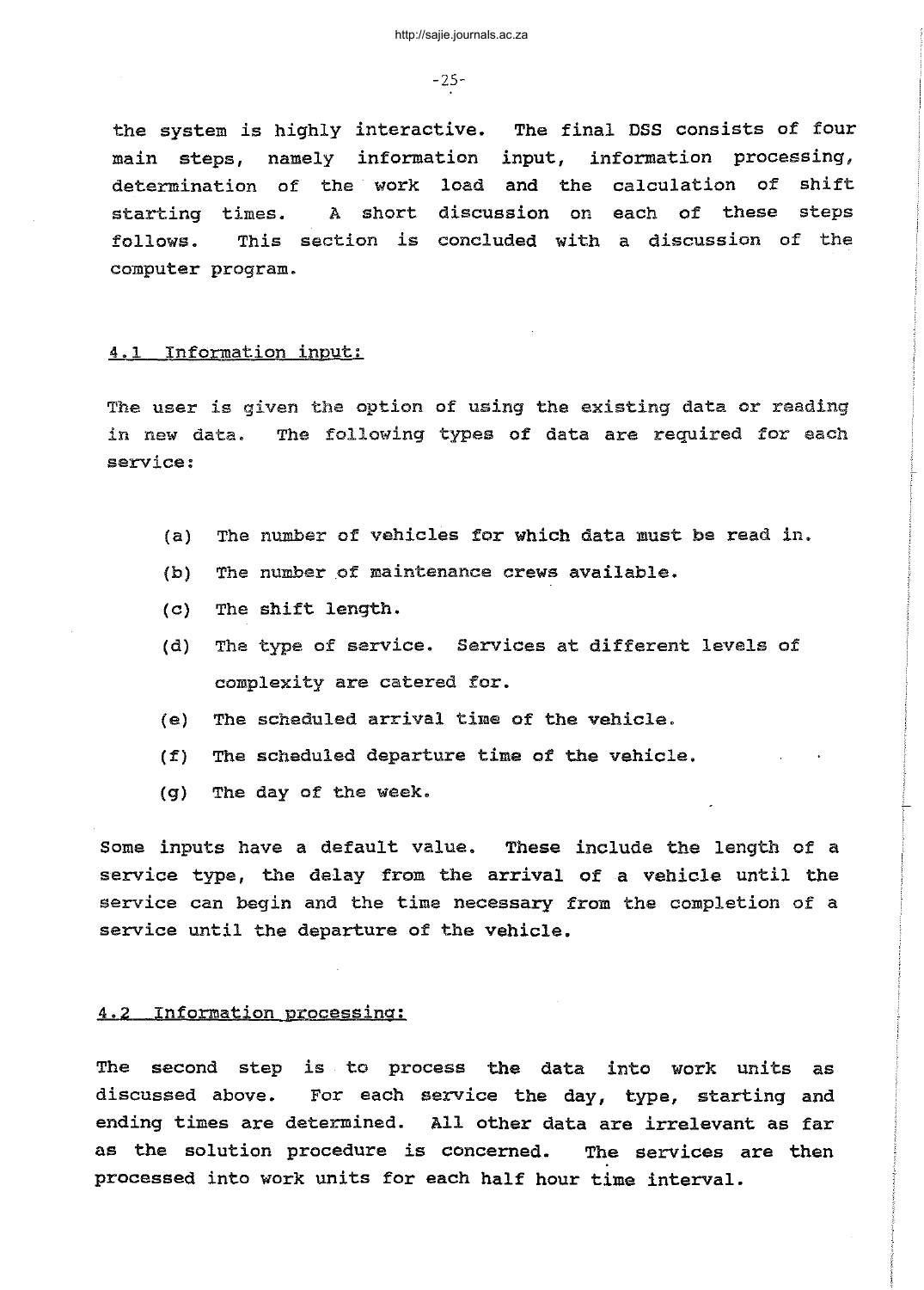-26-

### 4.3 Determination of work load:

After the previous step, the maximum work load in each half hour time interval is calculated. Thus one day is constructed with the work loads in each half hour time interval large enough to cover the requirements of every day of the week.

## 4.4 Calculation of shift starting times:

If the user so chooses, the first three crews can be scheduled directly to cover the full <sup>24</sup> hour period (assuming <sup>a</sup> shift length of <sup>8</sup> hours). The work load is then updated accordingly and the rest of the scheduling is done as described above. The scheduling can be repeated with different values for shift length and number of crews, until the decision maker is satisfied with the result.

#### 4.5 The computer program:

The computer coding for the DSS was done in Turbo PASCAL. The system can be used on any IBM compatible microcomputer with a 20 MB fixed disk. The system begins with an introduction which explains the aims of the system to the user. It also mentions that information is available which can be used without any inputs from the user.

Next the user is asked whether he/she needs any help in the use of the program. displayed. If help is needed, three pages of information are

The user can then look at and change the data already in the data base. <sup>A</sup> description of the data is given in section 4.1. After the processing of the data (see section 4.2), the user again has the option of viewing the information. The maximum work load· which will be used by the scheduling program is shown graphically on the monitor.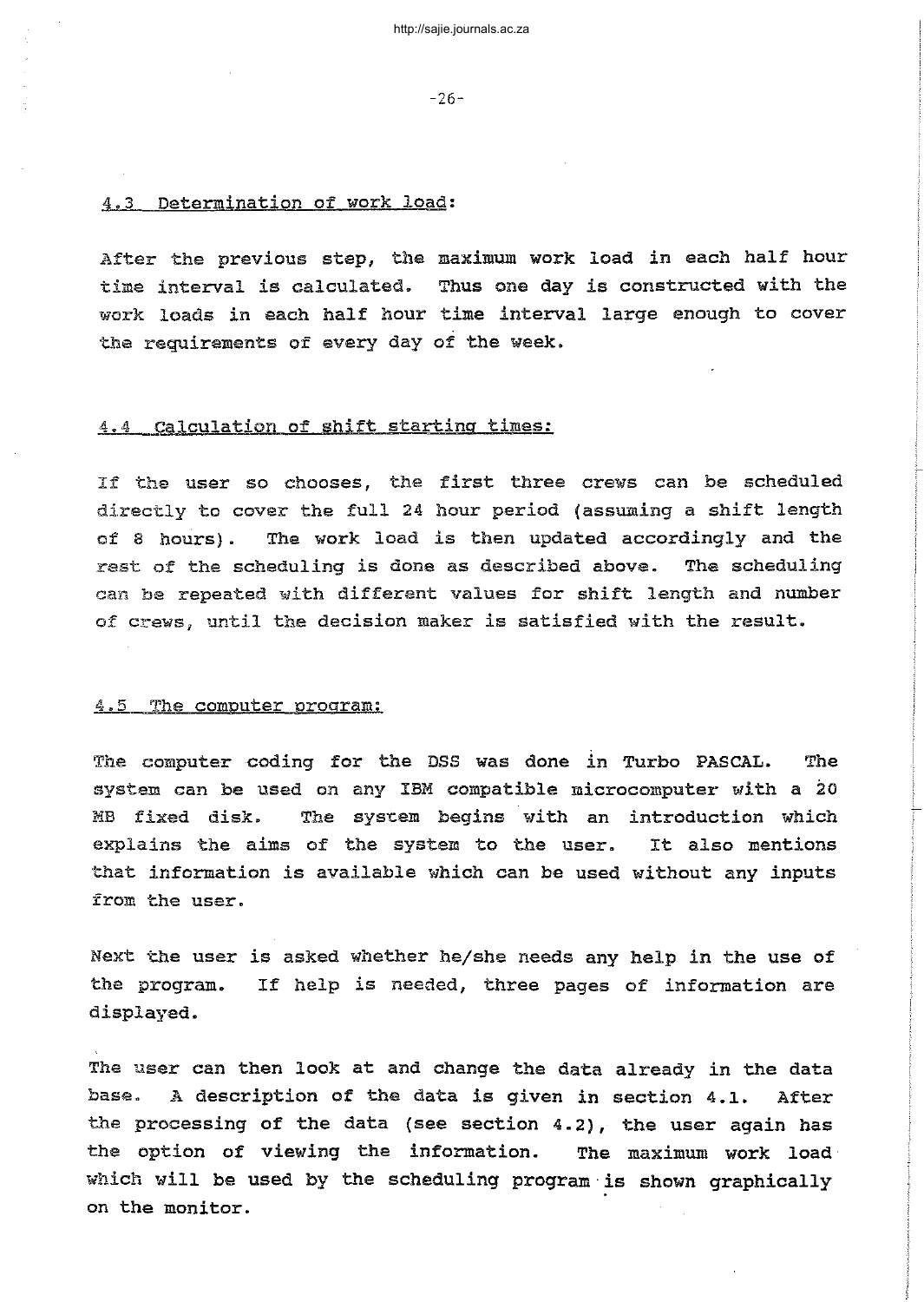-27-

The final step is to do the shift scheduling. The user is asked to supply the number of crews available and the shift length. The algorithm then determines the shift schedules as discussed above.

Two routines finalise this step. First, the schedule is compared with the work loads of the individual days to evaluate its usefulness. The amounts by which the scheduled work availability underestimates the work load for each day is calculated and summed for the whole week. The decision maker can use this number as an indication of the usefulness of the schedule. Secondly, the scheduled shifts are shown graphically on the monitor.

This step can be repeated with different shift lengths and number of crews, until the user is satisfied.

5. CONCLUSIONS.

The timetables for the company's operations usually stay the same for three months at <sup>a</sup> time. recalculate the shift schedules in about three-monthly intervals. Thus it will be necessary to

It was found that the calculated shift schedule resulted in <sup>a</sup> total shortage of 182 half hour units per week for the situation at present, whereas the original schedule had <sup>a</sup> shortage of <sup>222</sup> units, an improvement of 18%. The program is, as can be expected, very sensitive to variation in the work load pattern during the week.

If the user wants a different shift schedule for some days (e.g. weekends), those days can of course be considered separately.

A typical run of the system takes about 30 seconds for the information processing step (excluding input and output) and about  $\cdot$ 10 seconds for each run of the shift scheduling program. Thus a quick, reasonably successful DSS has been created for the problem of shift scheduling.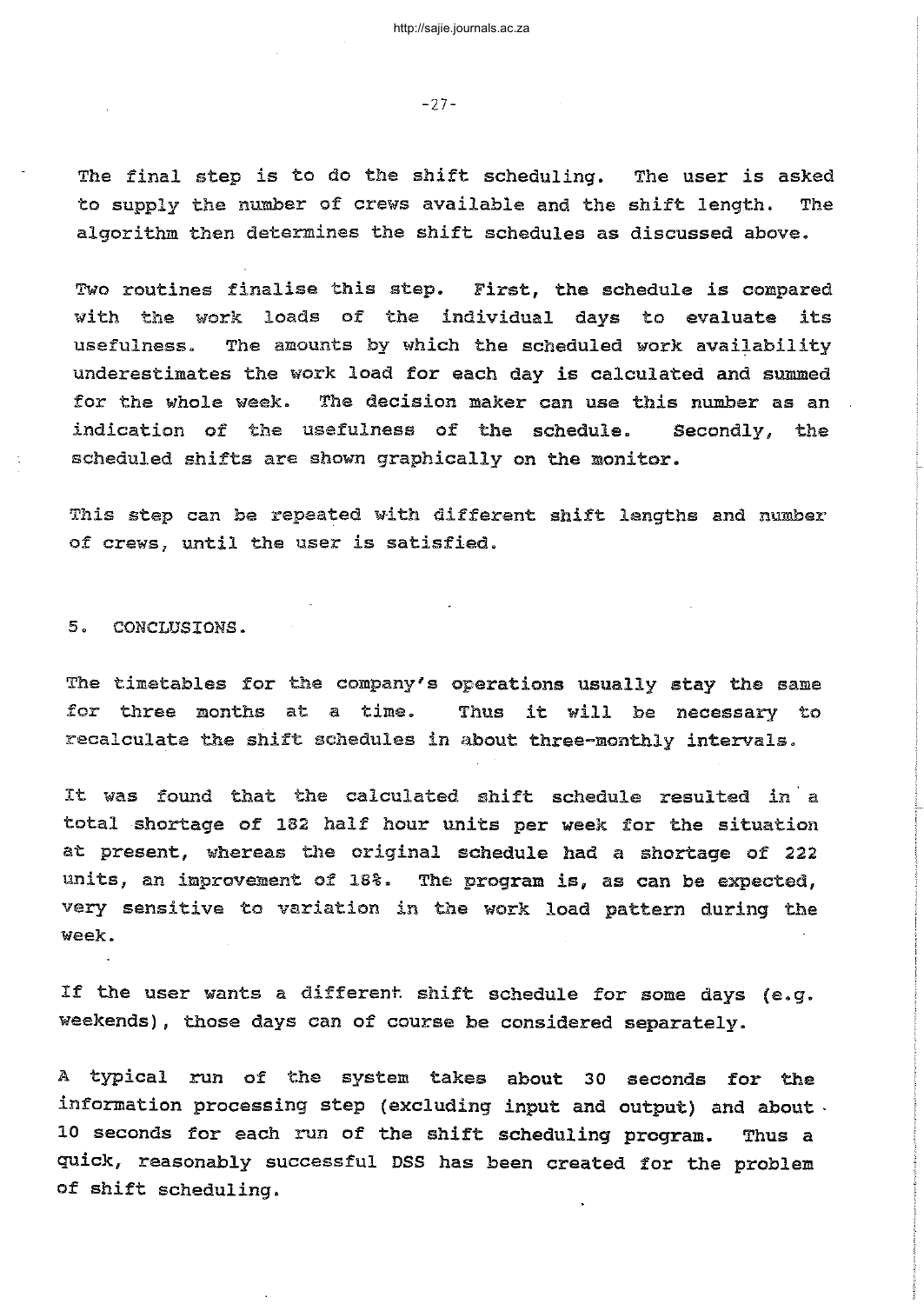#### REFERENCES:

- [1] Bodin, L ; Golden, B ; Assad, A ; Ball, M (1983): "Routing and scheduling of vehicles and crews - the state of the art." Computers and Operations Research, Vol. 10, No.2, pp 117 - 138.
- [2] Paixao, J ; Branco, I M ; Captivo, E ; Pato, M V (1986): "Bus and crew scheduling on a microcomputer." In OR Models on Microcomputers (Coelho, <sup>J</sup> D and Tavares, LV, eds.), Elsevier Science Publishers, Amsterdam, pp 79 - 95.
- [3] Gianessi, <sup>F</sup> ; Nicoletti, B (1979): "The crew scheduling problem: <sup>A</sup> travelling salesman approach." In Combinatorial Optimization (N Christofides ; A Mingozzi ; P Toth ; C Sandi), John Wiley and Sons, New York, pp 389 - 392.
- [4] Marsten, R <sup>E</sup> ; Shepardson, <sup>F</sup> (1981): "Exact solution of crew scheduling problems using the set partitioning model: Recent successful applications." Networks, Vol. 11, pp 165 - 177.
- [5] De Sousa, <sup>J</sup> <sup>P</sup> ; Guimaraes, R C (1986): "A decision support system for vehicle and crew scheduling in urban transport services." In OR Models on Microcomputers (Coelho, <sup>J</sup> D and Tavares, LV, eds.), Elsevier Science Publishers, Amsterdam, pp 65 - 78.

APPENDIX: The shift scheduling algorithm.

In order to give a more formal exposition of the algorithm used for the scheduling of shifts, some notation must be introduced. In the discussion in the main text, the day is divided into half hour time intervals. Let  $[t_i : t_{i+1}]$ ,  $i = 1, ... 48$ , indicate these time intervals, and let  $w_i$  denote the remaining work load in each of these time intervals (measured in number of crews needed). Denote the number of crews available by N. Then the algorithm can be given in a semi-structured code as follows: